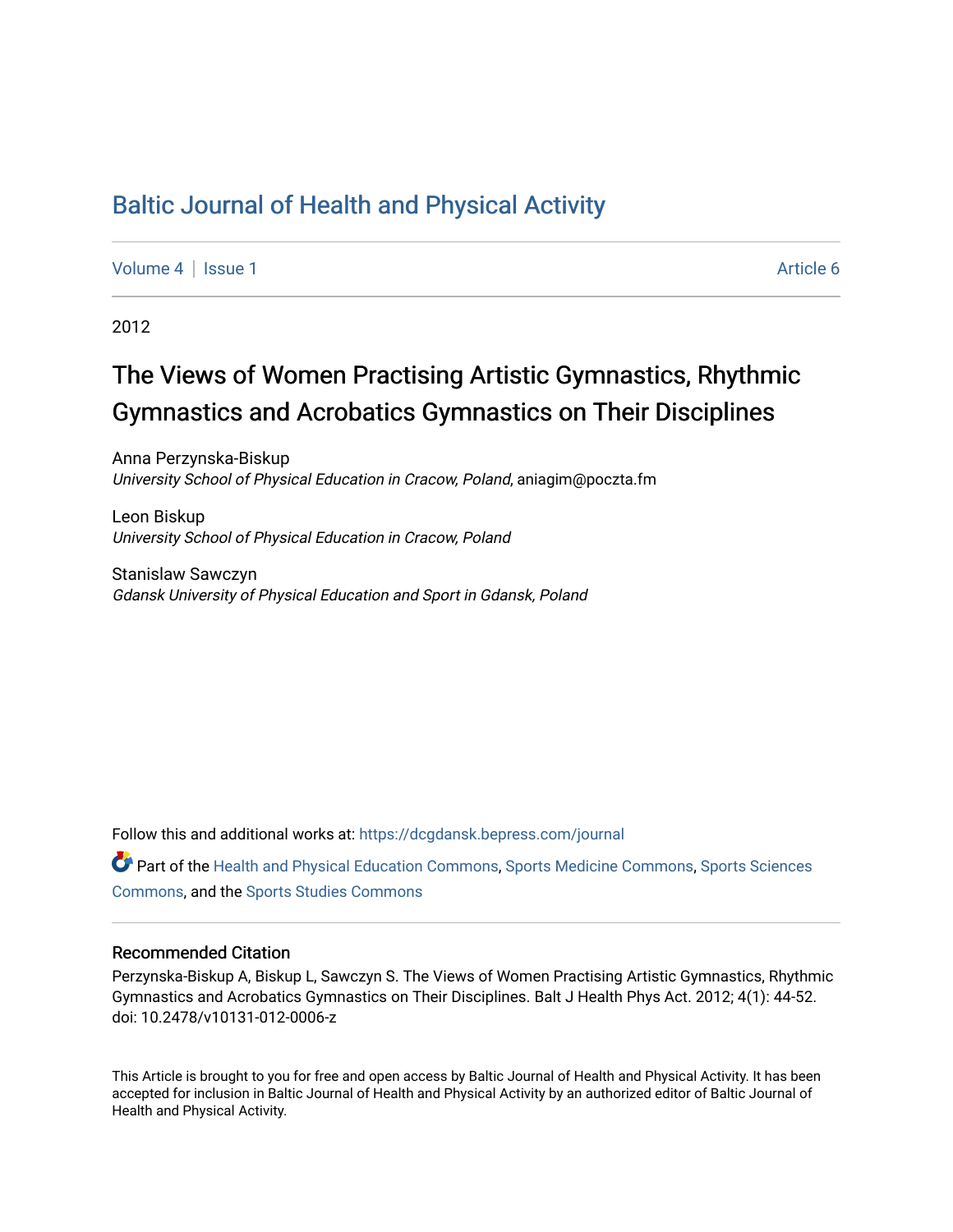VERSITA ORIGINAL ARTICLE

DOI: 10.2478/v10131-012-0006-z

|                                                                                                                                    | The Views of Women Practising Artistic<br><b>Gymnastics, Rhythmic Gymnastics</b><br>and Acrobatics Gymnastics on Their Disciplines                                                                                                                                                                                                                                                                                                                                                                                                                                                                                                                       |
|------------------------------------------------------------------------------------------------------------------------------------|----------------------------------------------------------------------------------------------------------------------------------------------------------------------------------------------------------------------------------------------------------------------------------------------------------------------------------------------------------------------------------------------------------------------------------------------------------------------------------------------------------------------------------------------------------------------------------------------------------------------------------------------------------|
| <b>Authors' Contribution:</b><br>A - Study Design<br>B - Data Collection                                                           | Anna Perzyńska-Biskup <sup>1 (A, B, D, E, F, G)</sup> , Leon Biskup <sup>1 (B, C, G)</sup> ,<br>Stanisław Sawczyn <sup>2 (D, E)</sup>                                                                                                                                                                                                                                                                                                                                                                                                                                                                                                                    |
| C - Statistical Analysis<br>D - Data Interpretation<br>E - Manuscript Preparation<br>F - Literature Search<br>G - Funds Collection | <sup>1</sup> University School of Physical Education in Cracow, Poland<br><sup>2</sup> Gdansk University of Physical Education and Sport in Gdansk, Poland                                                                                                                                                                                                                                                                                                                                                                                                                                                                                               |
|                                                                                                                                    | Key words: sport, gymnastics, women, sociology                                                                                                                                                                                                                                                                                                                                                                                                                                                                                                                                                                                                           |
|                                                                                                                                    | <b>Abstract</b>                                                                                                                                                                                                                                                                                                                                                                                                                                                                                                                                                                                                                                          |
| <b>Background:</b>                                                                                                                 | Physical culture covers a number of forms of physical activity, with sport being the<br>most specialized form of participation. Rapid development of sport in recent years has<br>contributed not only to the rise in the level of competitive sport but it also made the<br>processes of social transitions to be reflected on a wider scale. The goal of this study<br>is to demonstrate the views on professional sports from two generations of women<br>who have practiced gymnastics. The main focus was on the presentation of gymnas-<br>tics in the perspective of other disciplines and its place in everyday life of the studied<br>subjects. |
| <b>Material/Methods:</b>                                                                                                           | The study was carried out among a group of 482 athletes of two generations: gym-<br>nasts currently involved in sport and the former ones. Sociological research was the<br>basic research method. A questionnaire survey and an interview questionnaire were<br>the used research tools. The material was also subjected to statistical elaboration,<br>using V-Cramer coefficient, which confirms statistically significant relationships.                                                                                                                                                                                                             |
| <b>Results:</b>                                                                                                                    | The results of the study revealed that during sport careers both the idea of profes-<br>sional sport activity and the importance of individual values of sport undergo consid-<br>erable transformations at different phases of gymnasts' sport careers, which is proved                                                                                                                                                                                                                                                                                                                                                                                 |
|                                                                                                                                    | by the differences in opinions between both the studied generations.<br><b>Conclusions:</b> Attitudes of the two generations of gymnasts towards competitive sport, despite<br>a number of similarities, also show some intergenerational disproportions.                                                                                                                                                                                                                                                                                                                                                                                                |
| Word count: 3,946                                                                                                                  |                                                                                                                                                                                                                                                                                                                                                                                                                                                                                                                                                                                                                                                          |
| Tables: 10                                                                                                                         | Received: August 2011                                                                                                                                                                                                                                                                                                                                                                                                                                                                                                                                                                                                                                    |
| Figures: 0<br>References: 25                                                                                                       | Accepted: March 2012<br>Published: March 2012                                                                                                                                                                                                                                                                                                                                                                                                                                                                                                                                                                                                            |

**Corresponding author:** 

Dr Anna Perzyńska-Biskup University School of Physical Education, Dep. of Theory and Methodology of Gymnastics al. Jana Pawła II 78, 31-571 Kraków Phone: +4812 683-10-63 E-mail: aniagim@poczta.fm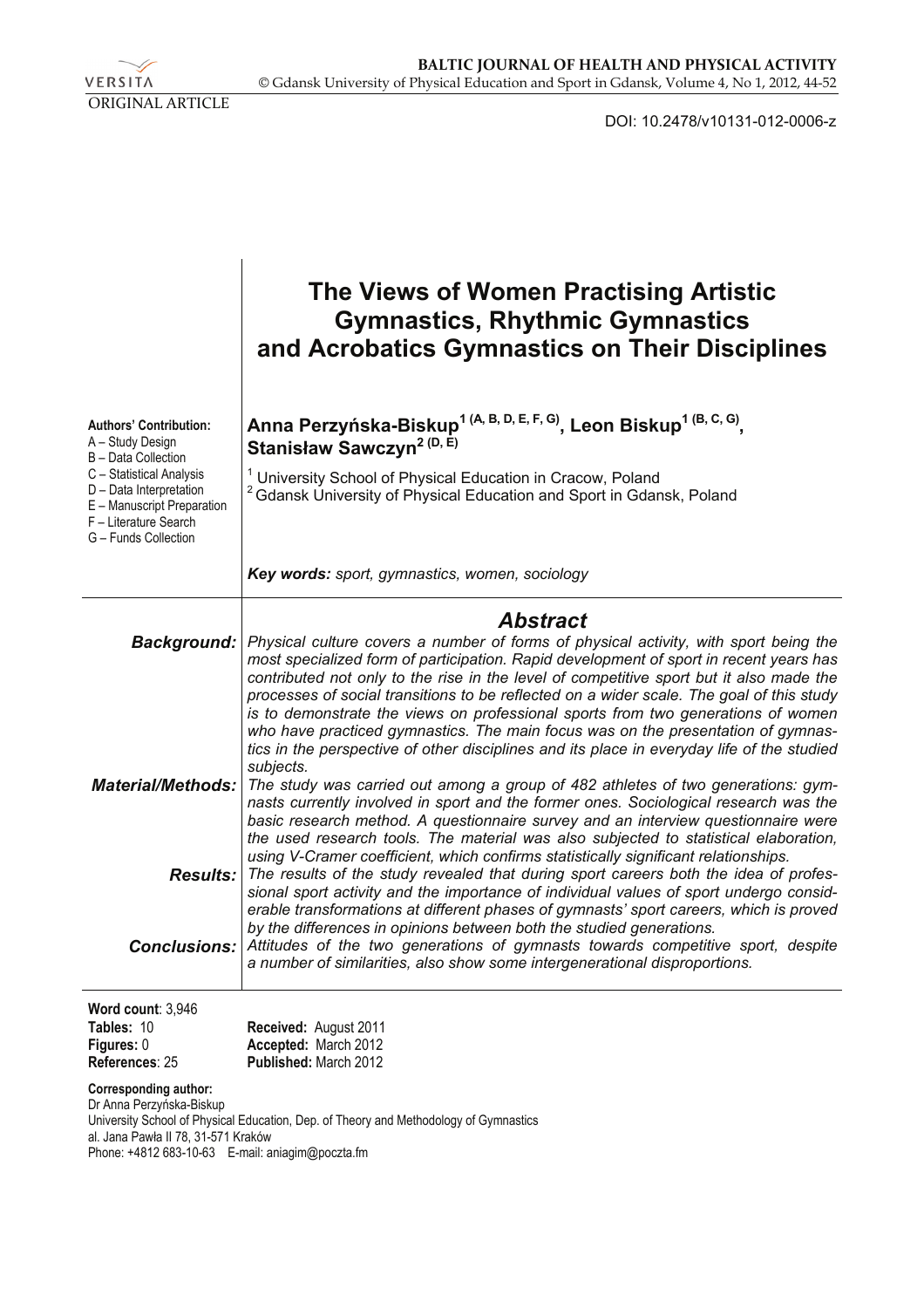#### **Introduction**

Physical culture covers a number of forms of physical activity, with sport being the most specialized form of participation. It satisfies a natural human need for movement and forms proper attitudes and interests. It also promotes the development of intelligence, orientation, cognitive, motivational and volitional processes [1, 2, 3]. A rapid development of sport throughout recent decades has been followed not only by the rise in the level of competitive sport but it also made the processes of social transitions to be reflected on a wider scale [4]. In particular, this concerns gymnastics, which, due to specific features such as perfectionism in action, incessant rivalry, specialization, professionalization and juvenilization, adopts a very complex form. The most symptomatic manifestations of gymnastics are expressed in the views of athletes involved in this discipline.

The goal of this study is to present female gymnasts' views on the discipline practiced by them by showing the opinion of two generations of women practicing gymnastics now and in the past. Research questions:

- 1. What is the importance of gymnastics in the lives of the past and present women athletes?
- 2. Does practising a time-consuming and physically-demanding sports discipline make athletes of particular gymnastic disciplines tend to change to another sport?
- 3. Which aspects of gymnastics are the most valued ones by the athletes, in terms of age and competitive experience?
- 4. Are the opinions on these matters fundamentally different between the two generations of gymnasts?

## **Material and Methods**

The test group comprised 482 athletes who practice three gymnastic disciplines on a competitive level: artistic gymnastics (N=133, rhythmic gymnastics (N=216) and acrobatic gymnastics (N=143), and who represent 53 sport clubs located in Poland. Empirical research covered 272 female gymnasts who are currently involved in sport (current, generation A) and 210 women who have already ended their professional careers (former, generation B).

The studied women were divided into three sports levels: lower, including athletes of the second sports class (N=124); average – the first sport class (N=180), and higher – the national champion class and the international champion class (N=178). Three categories of competitive experience were also distinguished within the study: shorter – from 2 to 5 years (N=79), longer – 6 to 9 years (N=230) and the longest one – 10 years and more (N=173).

The basic research method was the method of sociological research. A fundamental technique of collecting empirical material was an in-depth sociological interview and a questionnaire. A questionnaire survey and an interview questionnaire were the research tools. The material was also subjected to statistical elaboration using V-Cramer coefficient, which confirms statistically significant relationships.

In responses to the questions, individual percentages do not total 100% because respondents could give more than one answer. The study presents selected results.

Gymnastics is a sport which puts a considerable strain in terms of temporal structure, which is suggested by the results presented in Tables 1 and 2. The tables show that the majority of female gymnasts are involved in 4 to 5 training sessions a week (with the duration of 4 to 5 hours each).

|                     | -     |              |        |       |
|---------------------|-------|--------------|--------|-------|
| Training sessions a |       | Sports level |        | Total |
| week                | lower | average      | higher |       |
|                     | 5.6   | 7.2          | 5.1    | 5.9   |
| 4–5                 | 91.1  | 88.9         | 84.8   | 88.2  |
| 6 <                 | າ າ   | 3.9          | 10.1   |       |
|                     |       |              |        |       |

Tab. 1. Weekly load according to the sports level (%)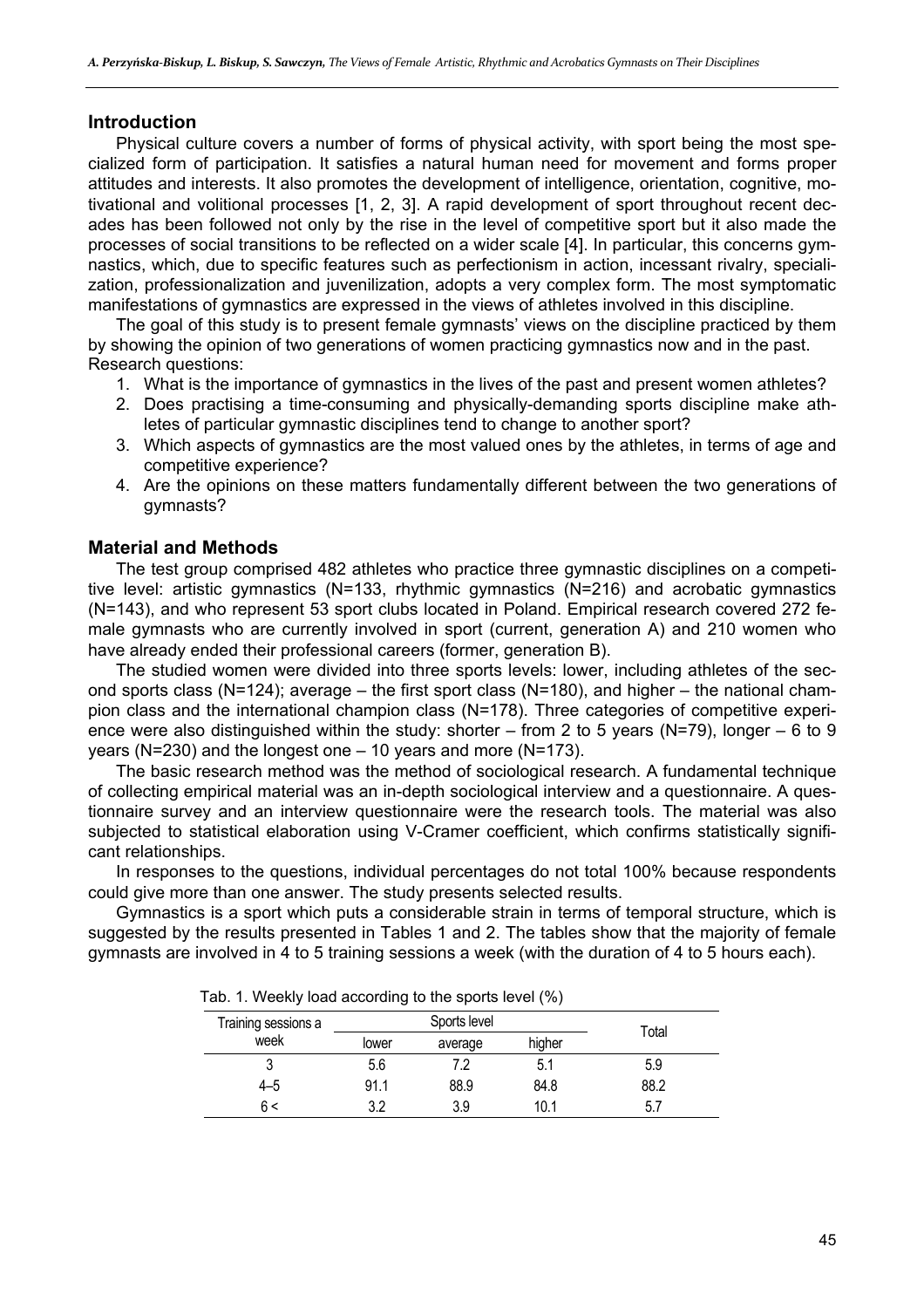| Tab. 2. Daily load according to the sports level (%) |       |         |        |      |  |  |  |  |  |
|------------------------------------------------------|-------|---------|--------|------|--|--|--|--|--|
| Training hours                                       | Total |         |        |      |  |  |  |  |  |
|                                                      | lower | average | higher |      |  |  |  |  |  |
| >2                                                   | 14.5  | 25      | 24.1   | 21.2 |  |  |  |  |  |
| $3 - 4$                                              | 65.3  | 59.4    | 51.7   | 58.8 |  |  |  |  |  |
| 5 <                                                  | 20.1  | 15.5    | 25.1   | 20.2 |  |  |  |  |  |

## **Results**

Because sport activities take so much time, these girls usually do not think about the differences between gymnastics and other sports. They find their sport to be difficult yet spectacular and incomparable to any other sport.

|  |  |  | Tab. 3. Comparison with other disciplines according to generations (%) |  |
|--|--|--|------------------------------------------------------------------------|--|
|  |  |  |                                                                        |  |

| Opinion                                                |         | Categories of athletes |       |           |
|--------------------------------------------------------|---------|------------------------|-------|-----------|
|                                                        | current | former                 | Total | Cramer    |
| It is one of the most difficult disciplines            | 11.4    | 20                     | 15.1  | $0.345**$ |
| It is a very spectacular discipline                    | 5.9     | 17.1                   | 10.8  | $0.131*$  |
| It is a specific sport, incomparable with other sports | 5.9     | 157                    | 10.1  | $0.180**$ |
| It is little popular                                   | 5.9     | 13.8                   | 9.3   | $0.161**$ |
| It is one of the most immeasurable sports              | 2.9     | 5.7                    | 4.1   | $0.135*$  |
| I have never thought about it                          | 72.1    | 37.6                   | 57.1  | 0.069     |

*\*Significant differences (p<0.05), \*\*Significant differences (p<0.001)* 

Tab. 4. Comparison with other disciplines according to sports level (%)

| Opinion                                                |       | Level categories | Total  | V Cramer |           |
|--------------------------------------------------------|-------|------------------|--------|----------|-----------|
|                                                        | lower | average          | higher |          |           |
| It is one of the most difficult disciplines            | 11.3  | 13.9             | 19.1   | 15.1     | 0.076     |
| It is a very spectacular discipline                    | 6.4   | 11.1             | 13.4   | 10.8     | 0.089     |
| It is a specific sport, incomparable with other sports | 6.4   | 10.6             | 12.4   | 10.1     | 0.077     |
| It is little popular                                   | 4.0   | 10.0             | 12.4   | 9.3      | $0.113*$  |
| It is one of the most immeasurable sports              | 4.9   | 2.0              | 5.7    | 4.1      | 0.076     |
| I have never thought about it                          | 72.6  | 56.1             | 47.1   | 57.1     | $0.200**$ |

*\*Significant differences (p<0.05), \*\*Significant differences (p<0.001)* 

Although gymnastics is a very difficult sport that makes great demands on athletes, not only in terms of time but also sufficient physical and technical preparation, the girls practice it with pleasure, forgetting about the hardship of everyday training. This is also reflected in Tables 5 and 6, which show that the hedonistic role of sport is predominant.

Tab. 5. Importance of competitive sport according to generations (%)

| Role of sport                        |         | Categories of athletes | Total |           |
|--------------------------------------|---------|------------------------|-------|-----------|
|                                      | current | former                 |       | Cramer    |
| Sport is a pastime, pleasure         | 54.4    | 49.5                   | 52.3  | 0.049     |
| Sport is the sense of life           | 21.7    | 43.8                   | 31.3  | $0.236**$ |
| Sport is very heavy, exhausting work | 34.6    | 26.7                   | 31.1  | 0.085     |
| Sport is an obligation               | 13.6    | 16.7                   | 14.9  | 0.043     |
| Other reasons                        | 1.8     | 4.7                    | 3.1   | 0.083     |

*\*\* Significant differences (p<0.001)*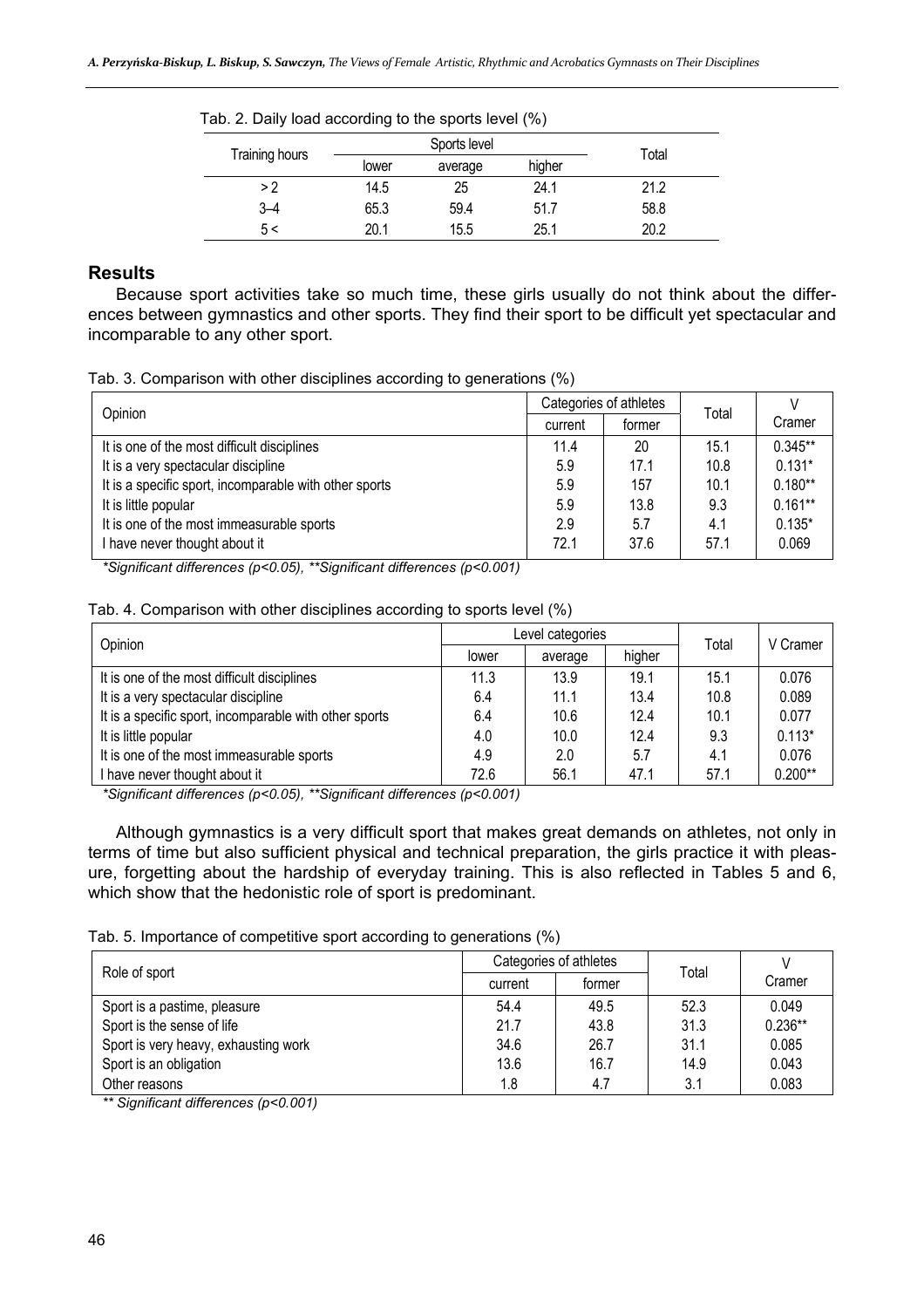|                                      |                         | Type of sport         |                        |       |          |
|--------------------------------------|-------------------------|-----------------------|------------------------|-------|----------|
| Role of sport                        | artistic gym-<br>nastic | rhythmic<br>gymnastic | acrobatic<br>gymnastic | Total | Cramer   |
| Sport is a pastime, pleasure         | 45.9                    | 52.4                  | 58.0                   | 52.3  | 0.092    |
| Sport is the sense of life           | 27.8                    | 28.6                  | 38.4                   | 31.3  | 0.100    |
| Sport is very heavy, exhausting work | 36.8                    | 33.5                  | 22.4                   | 31.1  | $0.126*$ |
| Sport is an obligation               | 22.5                    | 13.6                  | 9.8                    | 14.9  | $0.139*$ |
| Other reasons                        | 2.6                     | 2.3                   | 4.2                    | 3.1   | 0.043    |

|  | Tab. 6. Importance of competitive sport according to the type of sport (%) |  |  |  |  |
|--|----------------------------------------------------------------------------|--|--|--|--|
|  |                                                                            |  |  |  |  |

*\*Significant differences (p<0.05)* 

Although almost one third of the respondents compared gymnastics to hard work, they were unwilling to change it to another sport. Even if such a thought occurred to them for a while, it was usually because the gymnasts wanted to familiarize with other sports or had difficulties with accepting the incommensurable system of scoring in gymnastics.

Tab. 7. Willingness to change gymnastics to another discipline according to age category (%)

|                                            |         | Age categories |        |        |       |           |
|--------------------------------------------|---------|----------------|--------|--------|-------|-----------|
| Reasons for possible change in discipline  | current |                | tormer |        | Total | Cramer    |
|                                            | lower   | higher         | lower  | higher |       |           |
| No, I have never wanted a change           | 80.3    | 65.4           | 81.4   | 93.1   | 80.1  | $0198**$  |
| Yes, I wanted to learn something new       | 4.8     | 7.4            | 7.8    | 6.8    | 6.4   | 0.055     |
| Yes, I wanted a more measurable discipline | 4.8     | 12.3           | 6.4    | 6.1    | 6.1   | $0.137*$  |
| Yes, I was tired of gymnastics             | 5.8     | 9.9            |        |        | 3.9   | $0.194**$ |
| Yes, because of bad atmosphere             | 4.2     | 2.5            | 2.5    |        | 3.1   | 0.084     |
| Yes, because of lack of good results       | 2.1     | 6.2            | 2.1    |        | 2.5   | 0.117     |

*\*Significant differences (p<0.05), \*\* Significant differences (p<0.001)* 

| Reasons for possible change in discipline  |           | Competitive experience | Total       |      |        |
|--------------------------------------------|-----------|------------------------|-------------|------|--------|
|                                            | 2-5 years | 6-9 years              | 10 and more |      | Cramer |
| No, I have never wanted a change           | 83.3      | 78.7                   | 80.3        | 80.1 | 0.043  |
| Yes, I wanted to learn something new       | 2.5       | 5.6                    | 9.2         | 6.4  | 0.097  |
| Yes, I wanted a more measurable discipline | 7.6       | 5.6                    | 5.8         | 6.1  | 0.029  |
| Yes, I was tired of gymnastics             | 3.8       | 3.5                    | 4.6         | 3.9  | 0.017  |
| Yes, because of bad atmosphere             | 2.5       | 4.8                    | 1.1         | 3.1  | 0.096  |
| Yes, because of lack of good results       | 1.3       | 3.9                    | 1.1         | 2.5  | 0.087  |

#### Tab. 8. Willingness to change gymnastics to another discipline according to competitive experience (%)

*No statistically significant differences* 

The duties connected with performing a variety of social roles simultaneously, including the role of a student, an employee, a member of family and an athlete, do not adversely affect the perception of gymnastics by the athletes involved in sport. Everyday physical strain and time pressure connected with regular training regimes, competitions and training camps do not exclude this sport from the respondents' areas of interest.

The female gymnasts stress a number of advantages of competitive sports, with the major values of gymnastics being, according to the respondents, the fact that this sport is spectacular and provides opportunities for improving physical fitness and general health.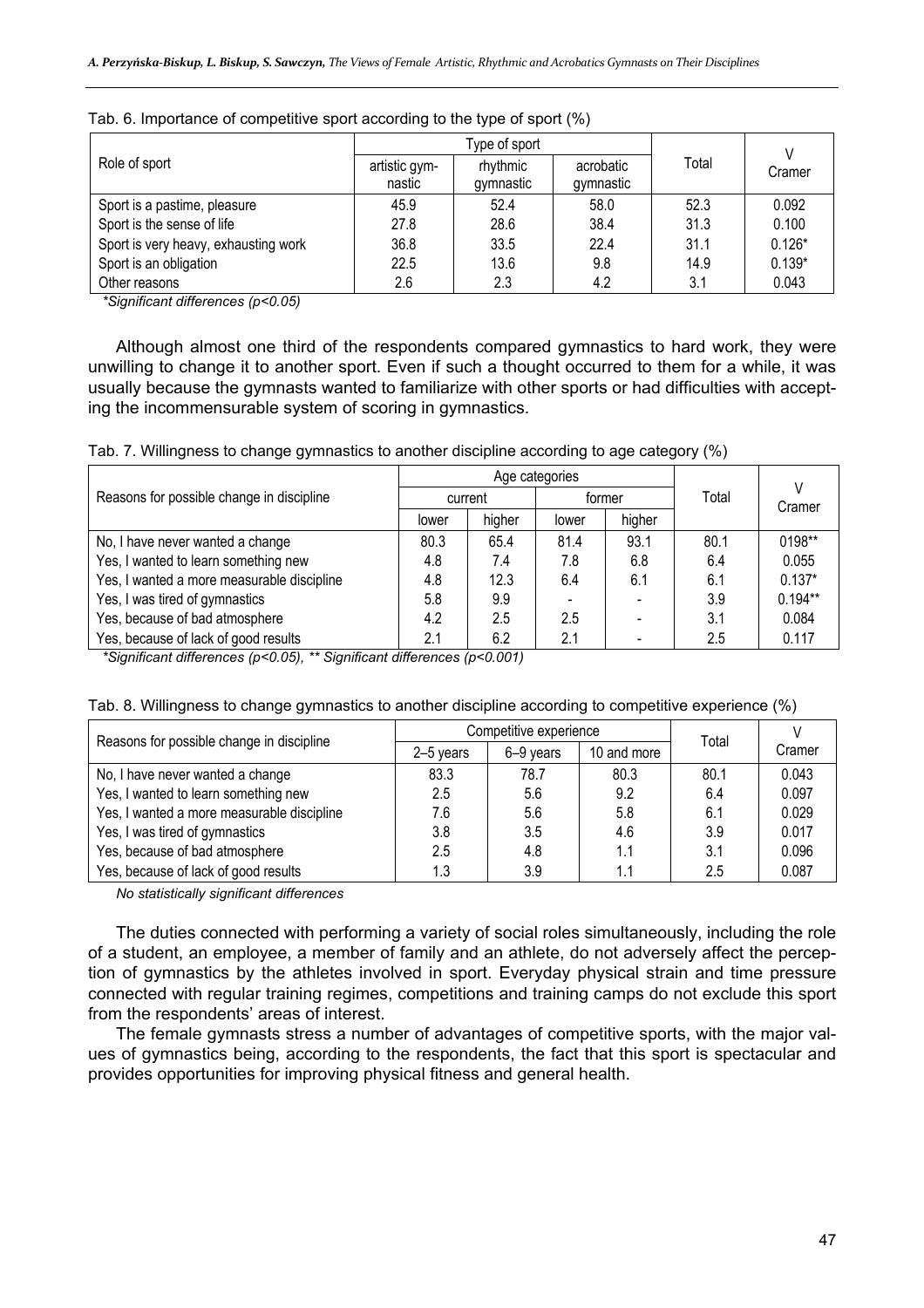|                                                                            |       | Age category |       |        |       |             |
|----------------------------------------------------------------------------|-------|--------------|-------|--------|-------|-------------|
| Aspects                                                                    |       | current      |       | former | Total | V<br>Cramer |
|                                                                            | lower | higher       | lower | higher |       |             |
| Opportunities for building health, physical fitness and<br>slim body build | 63.3  | 54.3         | 40.7  | 35.6   | 51.1  | $0.226**$   |
| Specific nature of the discipline: dance, music,<br>spectacular character  | 39.7  | 48.1         | 60    | 65.7   | 50.8  | $0.210**$   |
| Opportunities to travel                                                    | 48.9  | 58.1         | 34.3  | 35.6   | 44.2  | $0.181**$   |
| Drive for rivalry, emotions connected with competing                       | 41.5  | 30.7         | 54.3  | 39.7   | 43.1  | $0.162*$    |
| Need for being distinguished                                               | 23.9  | 14.8         | 40    | 34.2   | 28.6  | $0.202**$   |
| Social values of sports life                                               | 34.1  | 48.1         | 14.3  | 10.1   | 27.2  | $0.302**$   |
| Specific atmosphere during competitions and in the<br>club                 | 14.5  | 19.7         | 6.4   | 17.8   | 13.5  | $0.144*$    |
| Others                                                                     | 4.8   | 3.7          | 3.6   | 4.1    | 4.1   | 0.027       |

#### Tab. 9. The appreciated aspects of gymnastics according to age category (%)

*\*Significant differences (p<0.05), \*\* Significant differences (p<0.001)* 

|  | Tab. 10. The appreciated aspects of gymnastics according to competitive experience (%) |  |  |  |  |
|--|----------------------------------------------------------------------------------------|--|--|--|--|
|  |                                                                                        |  |  |  |  |

| Aspects                                                                    |           | Competitive experience | Total       | $\vee$ |          |  |
|----------------------------------------------------------------------------|-----------|------------------------|-------------|--------|----------|--|
|                                                                            | 2-5 years | 6-9 years              | 10 and more |        | Cramer   |  |
| Opportunities for building health, physical fitness and<br>slim body build | 53.1      | 56.9                   | 42.2        | 51.1   | $0.135*$ |  |
| Specific nature of the discipline: dance, music,<br>spectacular character  | 44.3      | 45.6                   | 60.7        | 50.8   | $0.148*$ |  |
| Opportunities to travel                                                    | 35.4      | 46.5                   | 45.6        | 44.2   | 0.078    |  |
| Drive for rivalry, emotions connected with competing                       | 50.6      | 38.7                   | 45.7        | 43.1   | 0.092    |  |
| Need for being distinguished                                               | 26.6      | 29.13                  | 28.9        | 28.6   | 0.020    |  |
| Social values of sports life                                               | 31.6      | 31.3                   | 19.6        | 27.2   | $0.127*$ |  |
| Specific atmosphere during competitions and in the<br>club                 | 13.9      | 13.5                   | 13.3        | 13.5   | 0.006    |  |
| Others                                                                     | 3.8       | 5.2                    | 2.9         | 4.1    | 0.053    |  |

*\*Significant differences (p<0.05)* 

## **Discussion**

An analysis of the study results allowed for drawing conclusions that athletes who practice gymnastic sports are subject to considerable psychophysical load, as 90% of the current and 80% of the former athletes practice sport from 4 to 6 days a week with an average training session lasting 3 to 4 hours. In exceptional situations, this time extended to even 6–8 hours.

In view of this high involvement in professional sport activity, the question arises if they had any time for reflection or thinking about the practiced sport discipline? It also seems interesting to familiarize with gymnasts' idea of gymnastics against the background of other disciplines being a source of success.

Therefore, the respondents were asked: Have you thought about the difference between gymnastics and other disciplines? This question was answered negatively by nearly 3/4 of current athletes and 1/3 of the former ones, who claimed that they have never thought about distinguishing features of gymnastic sports. A relatively high percentage of indecisive persons among the population of current athletes is not surprising since gymnastics has become the first and the only sports discipline they have ever practiced. This is because gymnastics belongs to those sports where early participation in competitive sport activity is a precondition to achieve high form [5, 6, 7].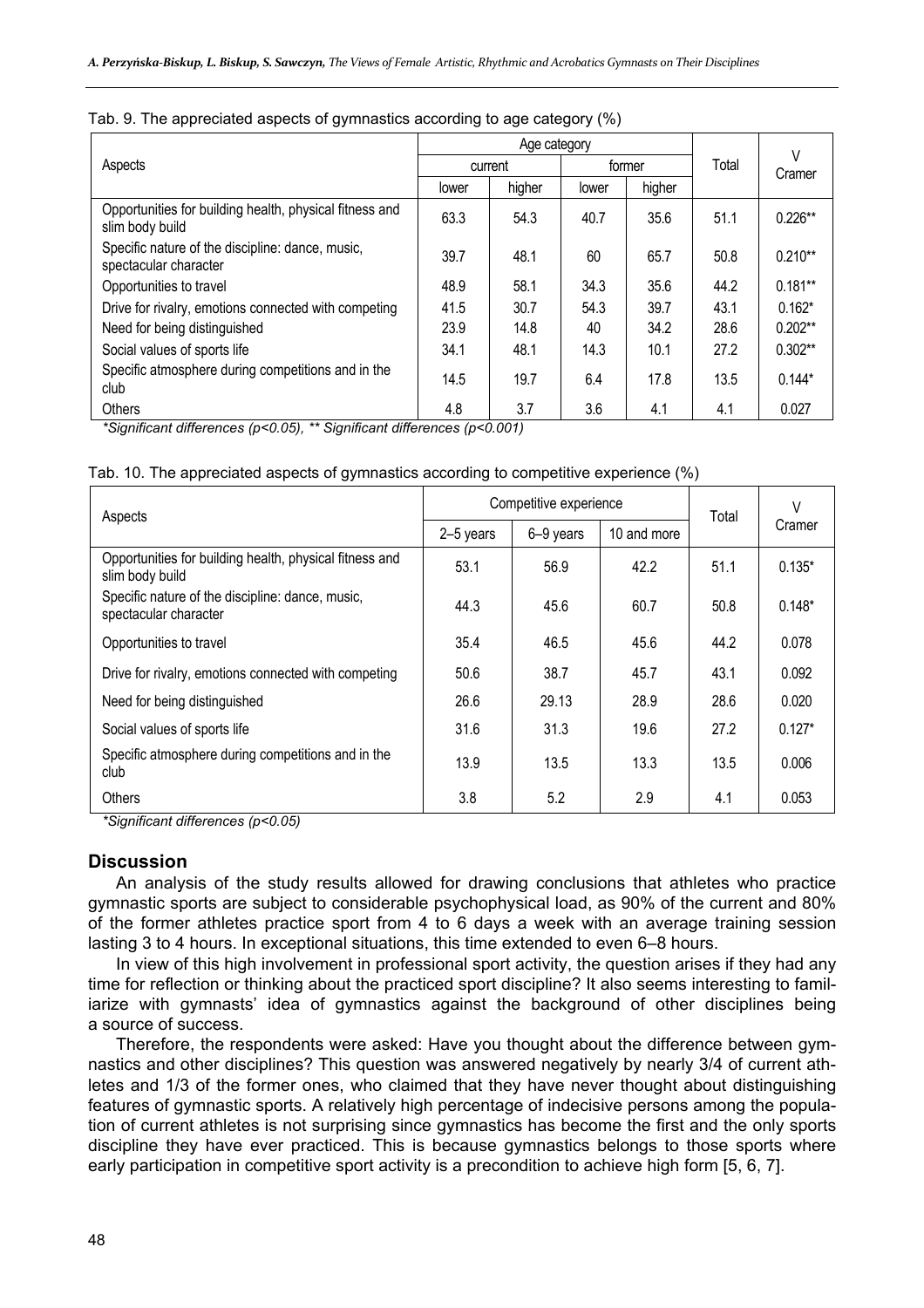Among other answers, opinions which emphasized difficulty and a spectacular character of gymnastic sports dominated, with more frequent observations of these specific features demonstrated by older athletes who did not participate in competitive sport (Cramer's V amounts to: 0.131 for generation variable at  $p=0.016$ ; 0.119 for age at  $p=0.035$  and 0.115 for the type of discipline at p=0.013).

It is also remarkable that nearly every tenth gymnast indicated low popularity of this discipline in mass media. Although the low level of popularization of gymnastics was perceived by the athletes who practiced sport the longest, it was mentioned the most frequently by the representatives of generation of former athletes (Cramer's V coefficient amounts to: 0.135 for generation variable at p=0.003 and 0.146 for experience at p=0.006) Respondents also drew attention to the fact that gymnastics is an incomparable sport, in which the outcome determines the appearance of the sport, and above all a relevant figure [8].

Although gymnastics belongs to considerably time-consuming sport disciplines (and, according to the studied persons, a difficult and little popular discipline of sport), one would expect that the athletes are troubled by tiredness of regular activity. However, participation in this sport gives a lot of satisfaction, which is confirmed by the statements which relate to the role of sport in the studied subjects' everyday activity.

As can be easily perceived, specific for the two studied generations is the view which assigns this sport the features of a pastime and pleasure. Over half of the respondents have assumed that despite a number of obligations connected with performing the role of a competitor and the load they experience, active participation in sports life gives them a lot of satisfaction and happiness. The sports activity taken up by young female gymnasts does not cause the sense of conflict resulting from performing the role of both a student and a sportswoman [9].

This notion gains particular importance in contemporary competitive sport, where sport activity has symptoms of professionalisms, abandoning its recreational functions. It is considerably important among the sports of early specialization where the competitive career starts at a very young age, thus in the period when playing is a fundamental form of human activity. While playing, children learn how to coexist in a group; they must subordinate to the rules and develop their social feelings. Experiencing pleasant sensations and a feeling of satisfaction from the achieved goals, young people improve a number of physical and psychological functions [10]. Sport is a way of enjoying life [11 p. 84, 12]. Therefore, one can propose a thesis that nowadays early sport specialization raises general concerns with attributing a hedonistic function to this sport; the assessment of two generations of gymnasts places this discipline in the group of optimal sports for girls.

Although in both categories of the studied gymnasts, hedonistic views took a typically foreground position, in generation A it was connected with opinions among the athletes of the younger age category, whereas in generation B this was the case of the older category (60% and 70%, respectively). In consideration of this situation, one should expect that young women associate sport careers with a pleasant competition, interesting trips, social meetings and opportunities of attractively spending free time. However, with the course of time, when they become more involved in competitive activities, the satisfaction is derived from the obtained results. The older athletes from the population of former gymnasts approached past competitive sport with a touch of nostalgia and idealization, recalling that time with pleasure.

The age variable differentiated the studied population also in the case of the answer which took the second position in generation A. Although the athletes practice the sport with pleasure, due to a strain they are subjected to, one third of them compare competitive gymnastics to hard work (Cramer's V coefficient amounts to 0.166 for the age variable at p=0.004, 0.126 for the type of discipline at p=0.022). The tasks which are performed by an athlete make the systematic competitive activity adopt a character of work which is oriented at achieving the results comparable with success in the area of professional activities [13]. Hedonistic values are moved to the background and although gymnastics does not entirely lack properties of pastime, i.e. a voluntary and spontaneous (although within some rules and standards) activity being a source of happiness and departure from ordinary life, it adopts the features of work, i.e. an activity oriented towards achievement of a useful, socially expected value, which is a sport result [14].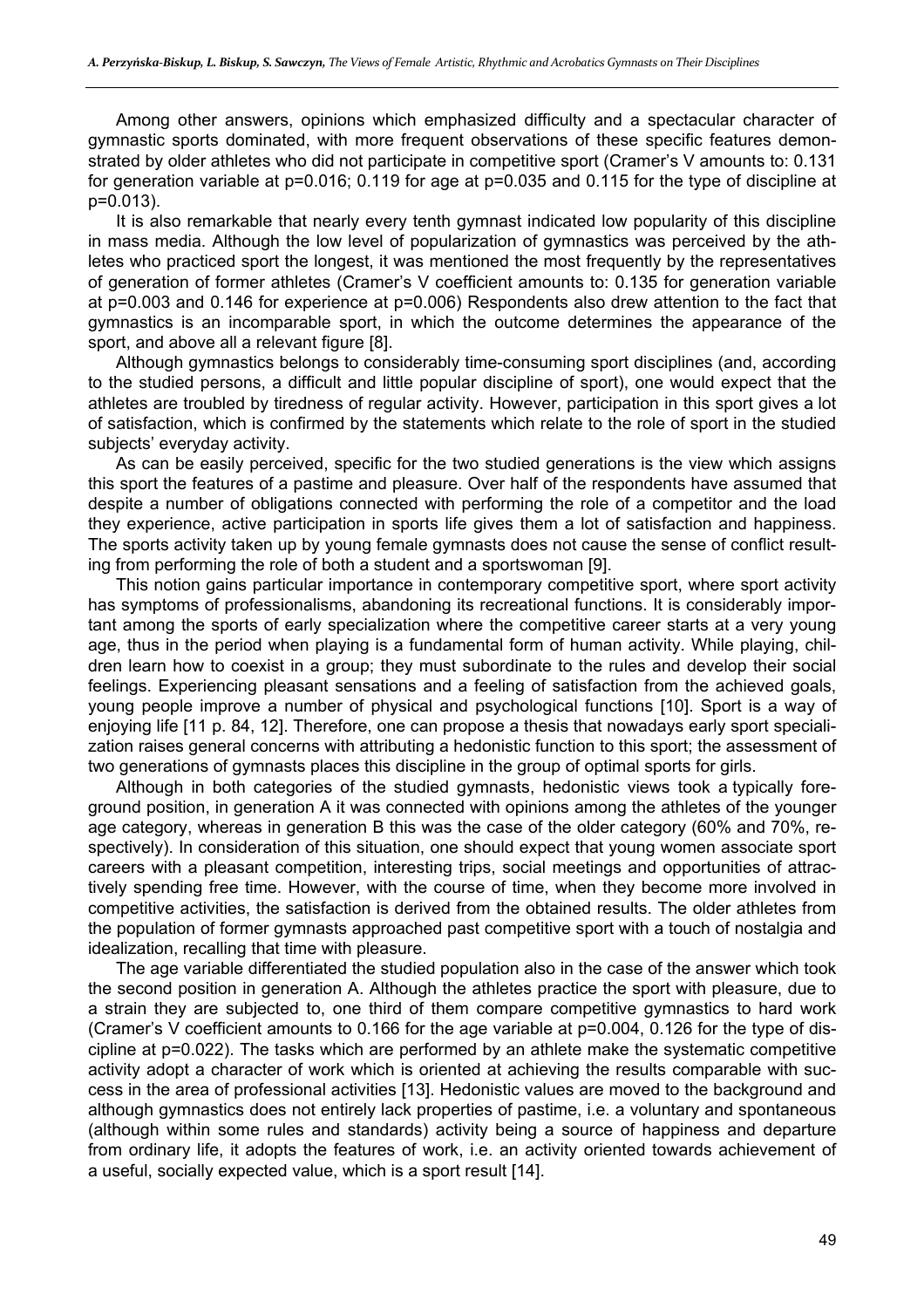Female athletes from the generation of former athletes treated their sport careers extraordinarily seriously, attributing considerable resources of strengths, measures and time to it. For this reason, over 40% of a general population gave high importance to this activity, defining this sport as a 'sense of life' (for comparison, this view was over twice more seldom among current athletes) (Cramer's V coefficient for the generation variable amounts to 0.236). It therefore confirms the statement that sport becomes a part of human lifestyle [15].

Data contained in Table 4 provide information that the sport adopted symptoms of a serious obligation compared with work; did they intend to abandon it then? In the case of the answer to the question: 'Have you ever thought about changing gymnastics to another discipline?', as many as 80% of respondents denied it, expressing their opinion that gymnastics is a dream sport for girls. Contact with this discipline has become a source of professional satisfaction for them, thus they have never intended to change it into another domain of sport.

Although in both generations of women this opinion turned out to be a dominant one and it became typical of younger gymnasts of generation A and generation B, the generation variable points to a clear advantage among the athletes who have already ended their competitive sport activity. This is also illustrated by the value of Cramer's V coefficient for the generation variable 0.134 at p=0.003, 0.198 for the age variable at p=0.000.

Despite large approval of gymnastic sports, each fifth person intended to give up gymnastics for other forms of competitive or recreational sport. Among the reasons for possible changes, generation B was dominated by cognitive aspects; in generation A, they included tiredness of the discipline and negative experiences resulting from a subjective criterion of assessment in this immeasurable discipline of sport. However, it should be emphasized that a change in the discipline of sport as a result of tiredness was declared exclusively by the current gymnasts, which can be explained by the contemporary concept of gymnastic sports, characterized by increased, compared to the previous years, physical and psychical strain (Cramer's V coefficient amounts to 0.178 for the generation variable and 0.194 for the age coefficient).

Since both studied populations, despite a considerable load, appreciated participation in this beautiful and spectacular discipline, one should rethink what is attractive for them in gymnastic sports. According to the studied women, among the most appreciated aspects of gymnastics one can notice quite unexpected intergenerational differentiation. A high location of 'opportunities for building health, physical fitness and slim body build' was particularly surprising. This was specific for over 60% of the athletes of category A and barely for 39% from the generation of former athletes, particularly those from the lower age category (Cramer's V amounts to 0.219 for the generation variable and 0.226 for the age one). This situation indicates that health-related values of gymnastic sport have gained importance throughout recent decades in the hierarchy of values among gymnasts [16,17,18].

Younger gymnasts might relate to health and physical fitness in a rational manner, treating it not only as a condition but also as a purpose of participation in contemporary competitive sport, where chasing records overshadows overall development and the health function of sport [3, 19,20]. On the other hand, older athletes appreciated health and fitness values due to the benefits they brought into their adult lives.

In generation A, the emphasis should be put on the role of trips, mainly abroad, whose importance was stressed by over half of the respondents (51.2%) who currently practice gymnastics (Cramer's V for the generation variable was 0.175 and 0.181 for the age one). Such high recognition of this aspect of practicing gymnastics becomes clear in view of the fact that the majority of the girls come from environments of modest means, and attractive trips are the only opportunity for them to see the world. Furthermore, an increased load of sport-related and school duties cause that they do not have time for other forms of travelling. Sport was for them a kind of "window on the world" [21].

At the same time, in the group of former gymnasts, typically of the highest sports level and representing the longest competitive experience, top position is taken by the aspects of an emotional character, emphasizing the joy of opportunities for participating in a very spectacular sport (62%) and of rivalry and pleasure connected with sport competition (49%) (Cramer's V amounts to 0.096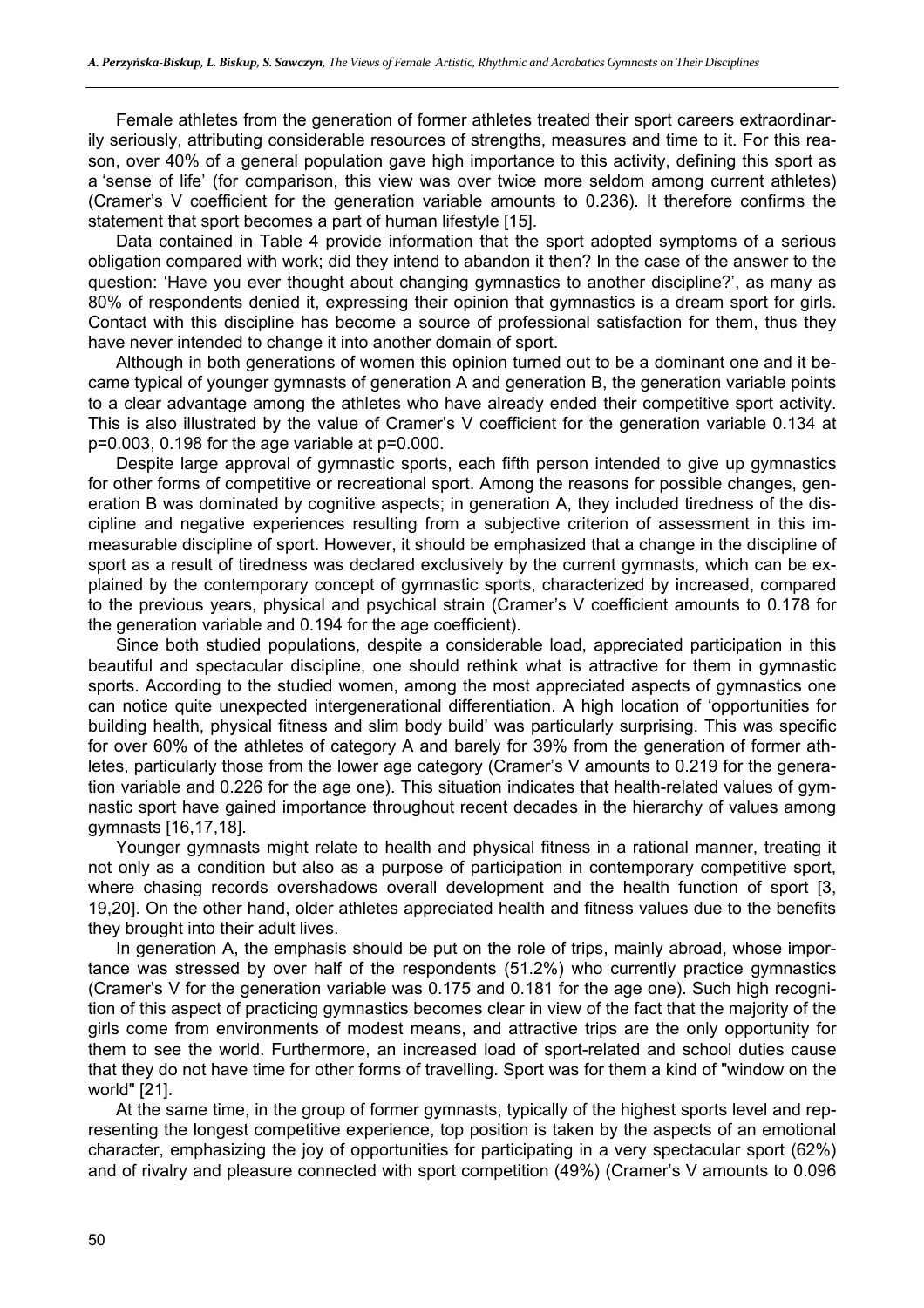for the generation variable and 0.162 for the age one). Participation in this discipline provides women with opportunities for improvement and satisfies their perfectionist needs. Striving for perfection, which in the case of gymnastics means striving towards aesthetics and the ideal beauty, is undoubtedly connected with rivalry. Although perfectionism might seem a purely abstract rivalry, it is characteristic of gymnastic sports, becoming immanent in competitive efforts [22]. The coexistence of competition and improvement is confirmed by the results of this study, presenting this values in top positions.

Clear intergenerational differentiation can be also perceived in relation to other values of sport. Gymnasts of category A highly appreciated 'values of social life' (38% vs. 13%), which might result from the youngest gymnasts' striving for friendship, liking, kindness and making friends [23, 24] (Cramer's V amounts to 0.273 for the generation variable, 0.302 for the age one, 0.149 for the sports level and 0.127 for competitive experience). It should also be emphasized, with particular focus on female teams, that social ties made in the course of sports life become one of the most fundamental conditions for effective cooperation of the whole team and individual gymnasts. On the other hand, stressing of this aspect by a threefold higher percentage of younger gymnasts with shorter experience might confirm that the sport activity initiated in early childhood absorbed them so much that training, competitions and camps have become the only chance for social meetings and an opportunity to make friends (Cramer's V amounts to 0.273 for the generation variable and 0.303 for the age one).

In the case of 'a need for being distinguished among others', one can emphasize a twice more frequent selection of this factor by the women who have already ended their competitive sport careers. A clear intergenerational relationship means that, particularly in the case of former athletes, apart from satisfaction derived from sport activity itself, the gymnasts feel satisfaction whose source lies in an opportunity to present themselves in this activity (Cramer's V coefficient amounts to 0.194 for the generation variable and 0.202 for the age one). Since sport activities are constantly accompanied by strong emotional experiences, connected with e.g. aesthetic aspects of gymnasts' activities, one can assume that this discipline satisfies a need typical of women, i.e. the need for being distinguished, becoming in result a motivation for improvement and perfectionist overcoming one's own limits [20, 25].

To sum up, one can observe that the importance of individual values of sport in the studied population has been transformed at different phases of gymnasts' sport careers. This is confirmed by the differences between both generations. The aspects such as health-related values or benefits from international trips are losing their importance, whereas the role of participation in this spectacular discipline and experiencing emotions is increasing.

## **Conclusions**

The results obtained in the course of the study allow for drawing several conclusions and reflections:

- 1. Attitudes of the two generations of gymnasts towards competitive sport, despite a number of similarities, also show some intergenerational disproportions.
- 2. According to the studied women, gymnastics belongs to very spectacular sports, however less popular.
- 3. Gymnasts practice a discipline which is very time-consuming and demanding, but they derive a lot of satisfaction from it.
- 4. Nowadays that early beginnings of competitive careers raise general concerns, attributing a hedonistic function to gymnastics, according to current and former gymnasts, places this discipline in the group of sports which are optimal for girls.
- 5. In the course of competitive sport careers, the appreciated aspects of gymnastic sports change, i.e. health values and positive aspects of international trips are devaluated in favour of emotions experienced when participating in this spectacular discipline of sport.